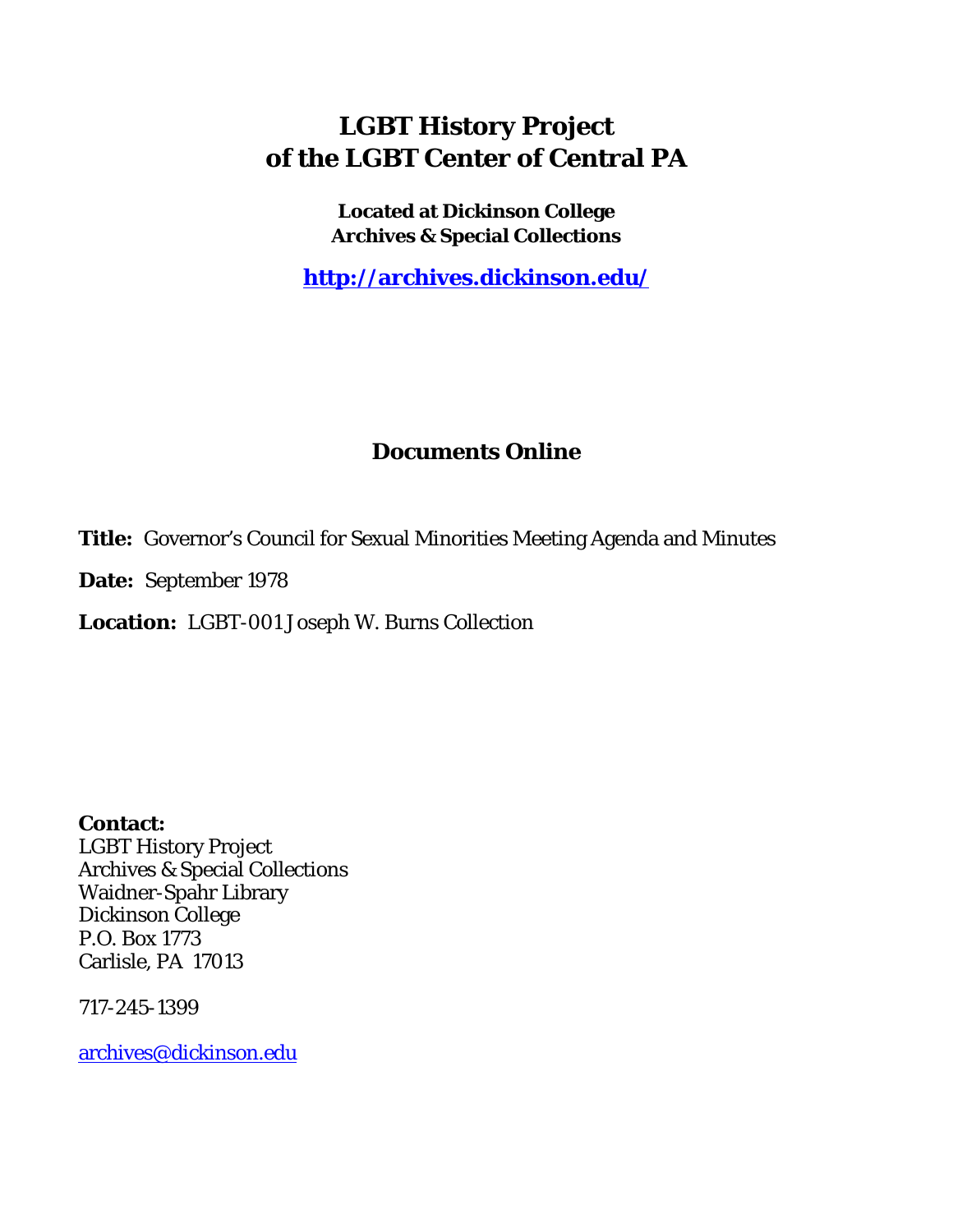$[3ep 1978]$ 



COMMONWEALTH OF PENNSYLVANIA PENNSYLVANIA COUNCIL FOR SEXUAL MINORITIES 238 Main Capitol Building Harrisburg, Pennsylvania

4.000

#### AGENDA

|                                 | 1. Welcome: Present Status of the Council- Tony Silvestre                    |                                              |
|---------------------------------|------------------------------------------------------------------------------|----------------------------------------------|
|                                 | 2. Alcoholism Committee- Jim Huggins, Pam Erdeley                            |                                              |
|                                 | 3. Testimony to the Penn. Advisory Council to the US Civil Rights Commission | INVESTIGATION OF LEWIS BURG                  |
|                                 | 4. Prison Rape Committee, Tony Henry<br>$BPRIDE$ (79.                        | INVESTIGATE SEGREGATION<br>BAN ON LITTRATURE |
|                                 | 5. Annual Report, Tony Silvestre                                             | HIMMES OF PERSONS                            |
|                                 | 6. Council Publications, Art Duprat                                          | $\mathbb{R}^n$                               |
|                                 | 7. Sodomy Law Reform, David Donaldson                                        |                                              |
|                                 | 8. Announcements. GOU. BROWLY - FORBIPS DISCRIM.                             |                                              |
| <b>BREAK</b>                    |                                                                              |                                              |
| Presentation: DR. BARBARA SHORE |                                                                              |                                              |

 $F1JUMVCE$   $BLDG$ JUNE 17 ROOM 517

30-70 PROLESSENT CENTERS. I SSUES ON DISCRIMINATION. MORE CASES PERSONAL.  $717 - 787 - 8920$ <br>ART. DUPRET.<br> $513$  FINONNCE BLDG. HARRISBURG, Pa 17120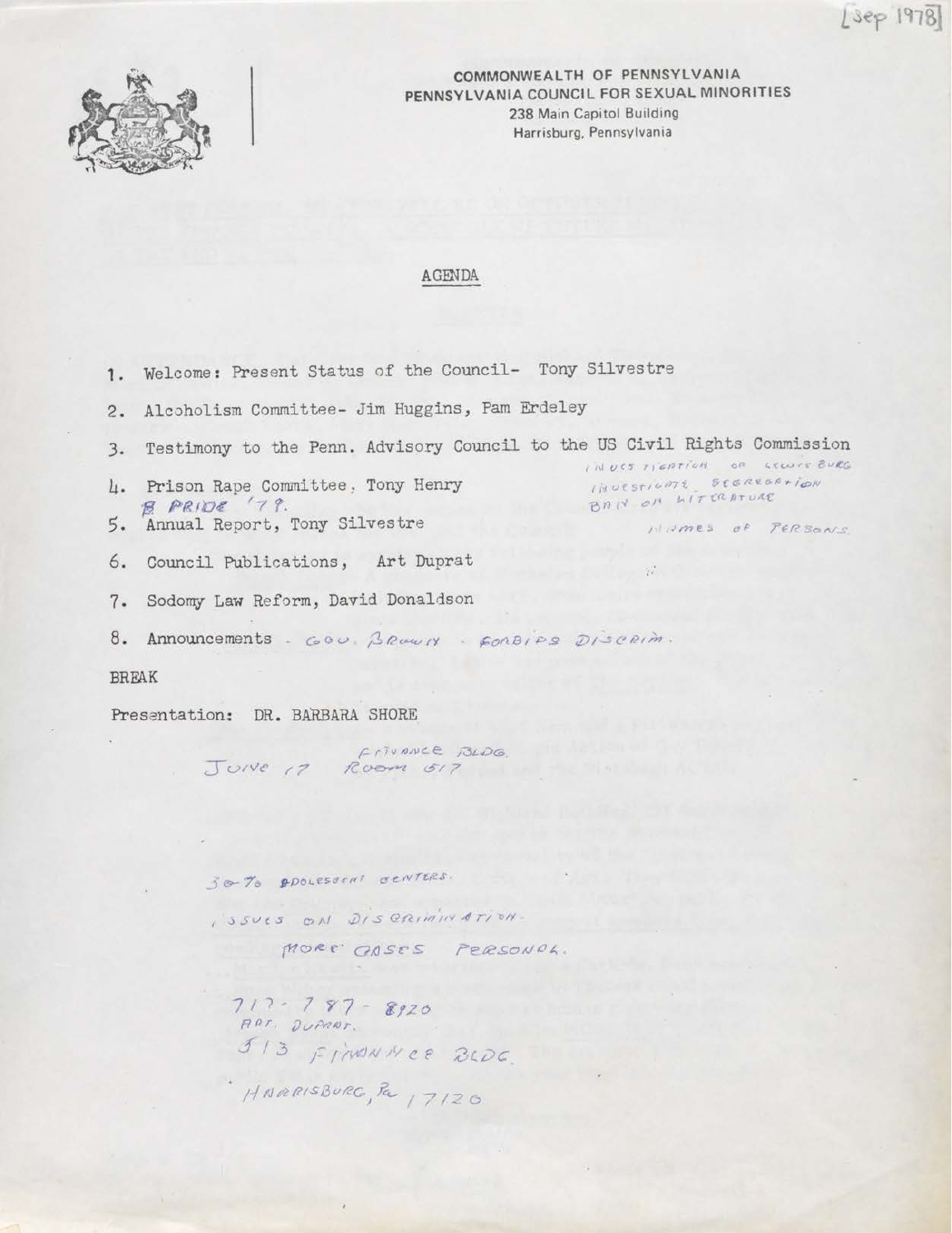$Step 1978$ 



COMMONWEALTH OF PENNSYLVANIA GOVERNOR'S COUNCIL FOR SEXUAL MINORITIES 238 Main Capitol Building Harrisburg, Pennsylvania

### THE NEXT COUNCIL MEETING WILL BE ON OCTOBER 31 AT 1:30 PM IN ROOM G-13 OF THE FINANCE BUILDING. A SCHEDULE OF FUTURE MEETINGS IS ATTACHED AT THE END OF THE MINUTES.

#### MINUTES

in ATTENDANCE: Pat Crawford (Fepresenting Richard Thornburg), Jeff Britton, Marilyn Hewitt, Louise G. Oncley, John G. Case, Kenneth D. George, Vicki Beardsley, Jeanne Brooker, Martha Gale, Marie R. Keeney, Conrad Jones, Rose Weber, Mary Ellen Dowdrick, Joseph Burns, Mary Nancarrow, Gerald <sup>J</sup> . Brennon, Barbara Gi things, Walter Lear, Tony Henry, Jay Snyder, Leslie Phillips, Pam Erdely, and Tony Silvestre.

#### 1. Announcements

.. .Tom Wiestling who has served on the Council since its beginning and who has worked long on union issues has resigned the Council;

The Governor is appointing the following people to the council:

Joseph Burns- <sup>A</sup> graduate of Moravian College with a wide range of activism, including union work, community organizing and gay activism

since the 60's. He recently co-chaired the Pa. Rural Gay Caucus.

Leslie Phillips- a graduate of University of Pennsylvania is in private law practise. Leslie was past editor of the Pennsylvania Law Review and is associate editor of The Retainer. She is an expert on transsexual issues.

John Zinsmeister- a vetern of Viet Nam and a Pittsburgh gay activist has worked hard with Rapid Action of Gay Equality, Gay Supporters at Pitt., Persad and the Pittsbugh ACLU.

. . .Persad's address is now <sup>817</sup> Highland Building, <sup>121</sup> South Highland Ave, Pitt .

- ... Council representatives have spoken to: The National Committee on Sexual Civil Liberties, Committee on Sexuality of the Episcopal Diocese of Phila ., Hasitngs Law School, Phila . College of Art. Tony Silvestre was interviewed for the Drummer and appeared on "Talk About", on public TV in Center County. Council members were reminded to suggest speakers from the Council for groups needing presentations.
- . . .Marilyn Hewitt was interviewed for a Carlisle, Penn newspaper .
- ... Rose Weber attending a conference in Toronto found a very organized gay community' there working to support human rights legislation.

. . .Joseph Burns announced that the film WORD IS OUT will show in Allentown on Sept. <sup>23</sup> after a gay rights rally. The excellent film will also be shown on public TV in early October. Check your local station for time .

 $October$   $\gamma$ Dec #5 January<sup>3</sup> March 8 Thurs, Friday evening in Phila. COUNCIL MEETINGS *, f3 i~Oc* April 27 Fri. evening Pitts<br>*June* 7 Thursday June 7 Thursday<br>C Schepvus ) July State College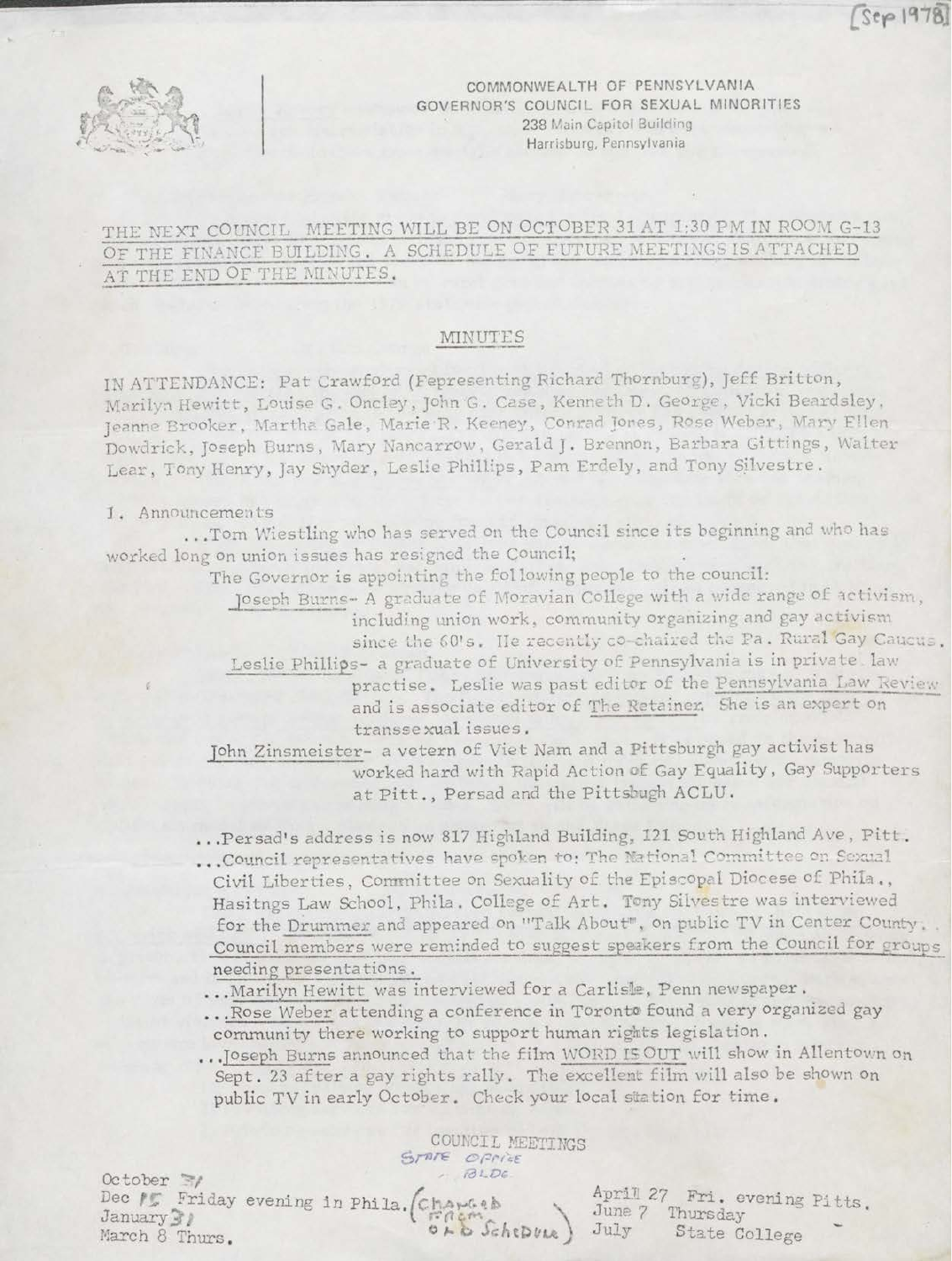... Marie Keeney announced that the Commission for Women is gathering data on sex discrimiation in high school sports . Parents whose children face discrimination are especially invited to contact the Commssion.

### 2. The Gay State-wide Support Network Mary Nancarrow

This new statewide group is developing its final structure. The network which grew from the Rural Gay Caucus includes representatives from towns and cities throughout the commonwealth. Envisioned tasks of the group are public speaking, working in coaltion with other groups, ending isolation of rural gays and increasing communication among gays which includes sponsoring the 1979 statewide gay conference.

#### 3 . Training Dr . Ken George

Final plans were announced for the training of Affirmative Action officers which will take place at the end of October. Training for Dept. of Education employees is also expected to take place in the very near future. There lias been no action at this time on training for MH/MR workers. Jay will pursue some training possibilities in the Dept of Welfare. The Secretary of Welfare has not yet answered any of Tony's three letters. (Since the meeting Equise Oncley of AA who has helped develop our training for that agency has suggested that there be two trainings-one for staff of the Affirmative Action Bureau and a different training for Affirmative Action officers,)

Vicki Beardsley of Human Relations shared some reactions from that agency to our training. Agency personnel and administrators have been pleased with the training. The Philadelphia office has been working on EEOC issues and will be contacted in October for rescheduling of the taining.

#### 4. State Police Gerald Brennan

Jerry, David Donaldson, Capt. Rodriquez and Tony Silvestre met with State Police Commissioner Paul Chylak. The Commissioner expressed support of the idea of training in the State Police Academy on sexual minority issues. The training would follow the model developed by Officer Tennant in California. It is based on the assumption that police officers can better solve crimes if they are informed about sexual minority issues. Knowing the difference, for instance, between a transvestite and homosexual could be very important in solving a crime. Tony will be gathering more information on the California model so that a plan can be presented to the State Police.

#### 5. Prison Rape Project Tony Silvestre for Ed Brown

The final draft of the literature review on prison rape has been held up on receiving new data. The report will make it clear that rape is far too common an occurance in prison, that it involves male and female victims, staff and inmates as perpetrators and victims and is an act of violence and not fulfillment of a normal sexual urge. Rape takes the form of very brutal gang rapes, individual violent rapes and sexual acts coerced through treat of violence . This issue is especially relevant to the Council because many victims of rape are homosexual and because segregation of homosexuals is often an attempt at reducing rape. The report will recommen<sup>d</sup> that rape be addressed by:

1) Providing training on rape and sexuality.

2) Providing services for victims of rape .

3) Providing services for inmates to help channel aggression.